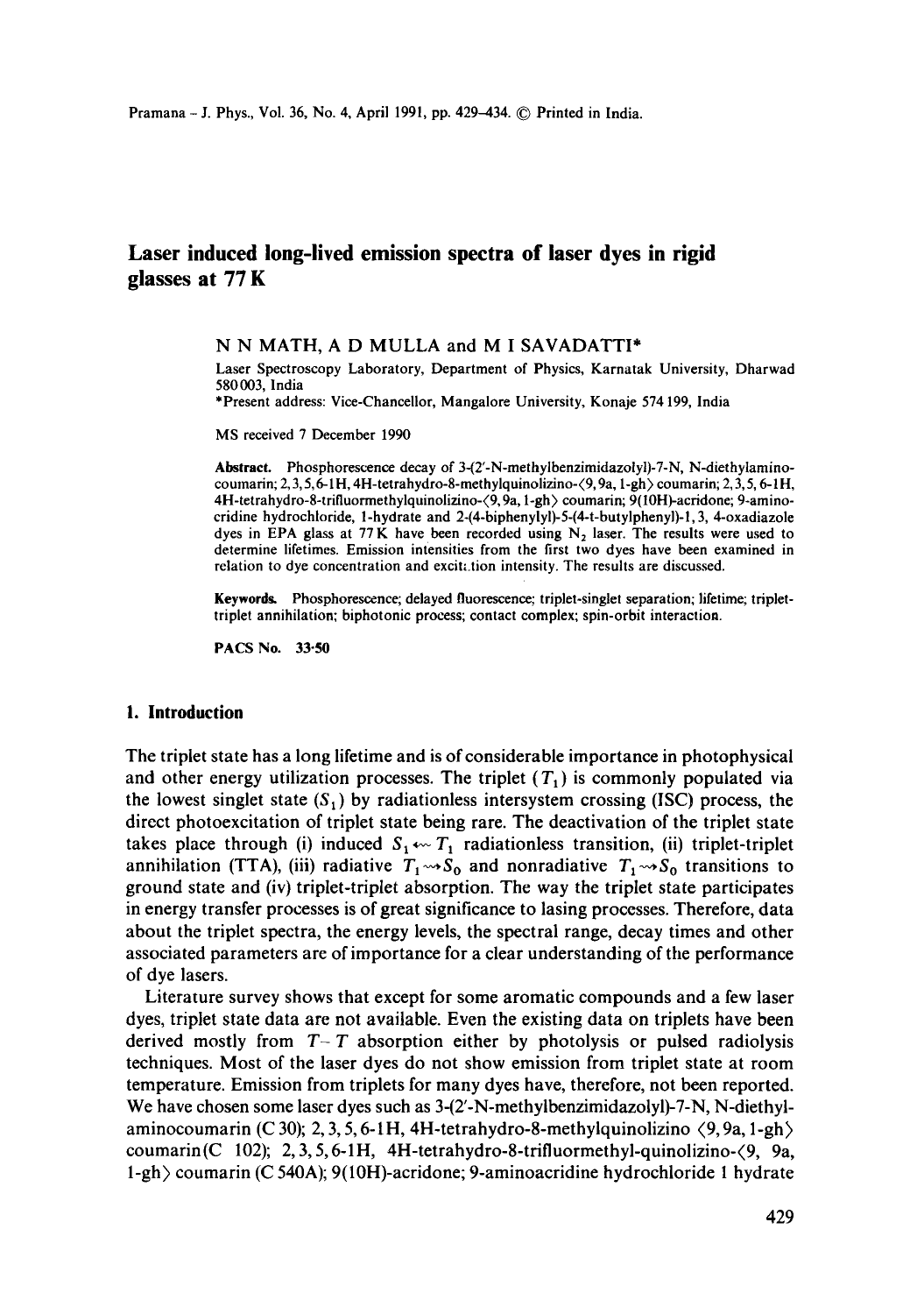# 430 *N N Math. A D Mulla and M I Savadatti*

(9AA) and 2-(4-biphenylyl)-5-(4-t-butylphenyl)-1, 3, 4-oxadiazole (BPBD) for study in a low temperature glass, where triplet and associated nissions are measurable.

## **2. Experimental**

All the dyes were of spectroscopic grade and were purchased from Eastman Kodak and exciton and solvents from Merck and Fluka. Solutions were prepared in EPA (5:5:2 by volume of ether, isopentane and ethanol at room temperature) and degassed through freezepump thaw cycles. The solutions were placed in a cylindrical quartz cell (! cm path length) and the cell was quickly immersed in liquid nitrogen-filled quartz Dewar flask with windows snugly fitting the cell. The solutions formed clear rigid glasses. The samples were irradiated by  $N_2$  laser (f.w.h.m. *ca* 5 ns, peak power *ca* 150kW, repetition rate *ca* 30Hz) and the spectral emission from the sample cell at right angle to the excitation was monitored using a monochromator, an RCA 931A photomultiplier and an X-Y recorder (Ricken denis, Co., Ltd. Model F-3DG, dynamic response, *ca* 0.01 s/mm). The response time of the system was such that long-lived emissions (phosphorescence and delayed fluorescence) and their decays were detected whereas the normal fluorescence with a lifetime of a few ns did not appear in the recorded spectra.

# **3. Results and discussion**

The dye solutions show no phosphorescence at room temperature, but at 77 K in EPA, they exhibit phosphorescence accompanied by delayed fluorescence. The phosphorescence is detectable only at higher concentrations ( $> 1 \times 10^{-4}$  moldm<sup>-3</sup>). Figure 1 shows typical (uncorrected) long-lived emission-spectra observed from different dyes. Delayed fluorescence (DF) of C 102, 9AA and 9(10H) acridone is very weak compared to phosphorescence and does not change significantly with concentration. In the case of BPBD and C 540A, the DF and phosphorescence are of comparable intensity, but weak. Interestingly, the emissions from C 30 are fairly strong and show marked concentration dependence. Intensity of DF decreases with concentration, suggesting that the emission does not arise from excimers. Except for slight deviation in the beginning, the decay curves are exponential with lifetimes of the order of seconds. Table 1 gives the measured triplet and singlet energies (corresponding to their peaks), the spectral range and decay times.

As can be seen from table 1, with exception of BPBD, the singlet-triplet gap of all dyes is small  $(7-9 \text{ kcal mol}^{-1})$  and lifetimes are longer than 1 s. These values reflect the  $(\pi, \pi^*)$  configuration of the triplet states (Becker 1969). Decay emissions from C 102 and C 30 were examined as a function of concentration. The results show that the DF and phosphorescence from C 30 (figure 2) and phosphorescence from C 102 exhibit a concentration dependence. The phosphorescence yield of C 102 increases slightly with concentration in the range  $1 \times 10^{-3}$  to  $5 \times 10^{-3}$  moldm<sup>-3</sup> and at the highest possible concentration of  $8 \times 10^{-3}$  mol dm<sup>-3</sup>, it decreases. According to Zenkovich *et al* (1980), this effect arises as a result of increasing probability of  $S_1 \rightarrow T_1$ , nonradiative intersystem crossing (ISC) process. The change in ISC probability in the high concentration range is attributed to the enhanced effectiveness of chromophore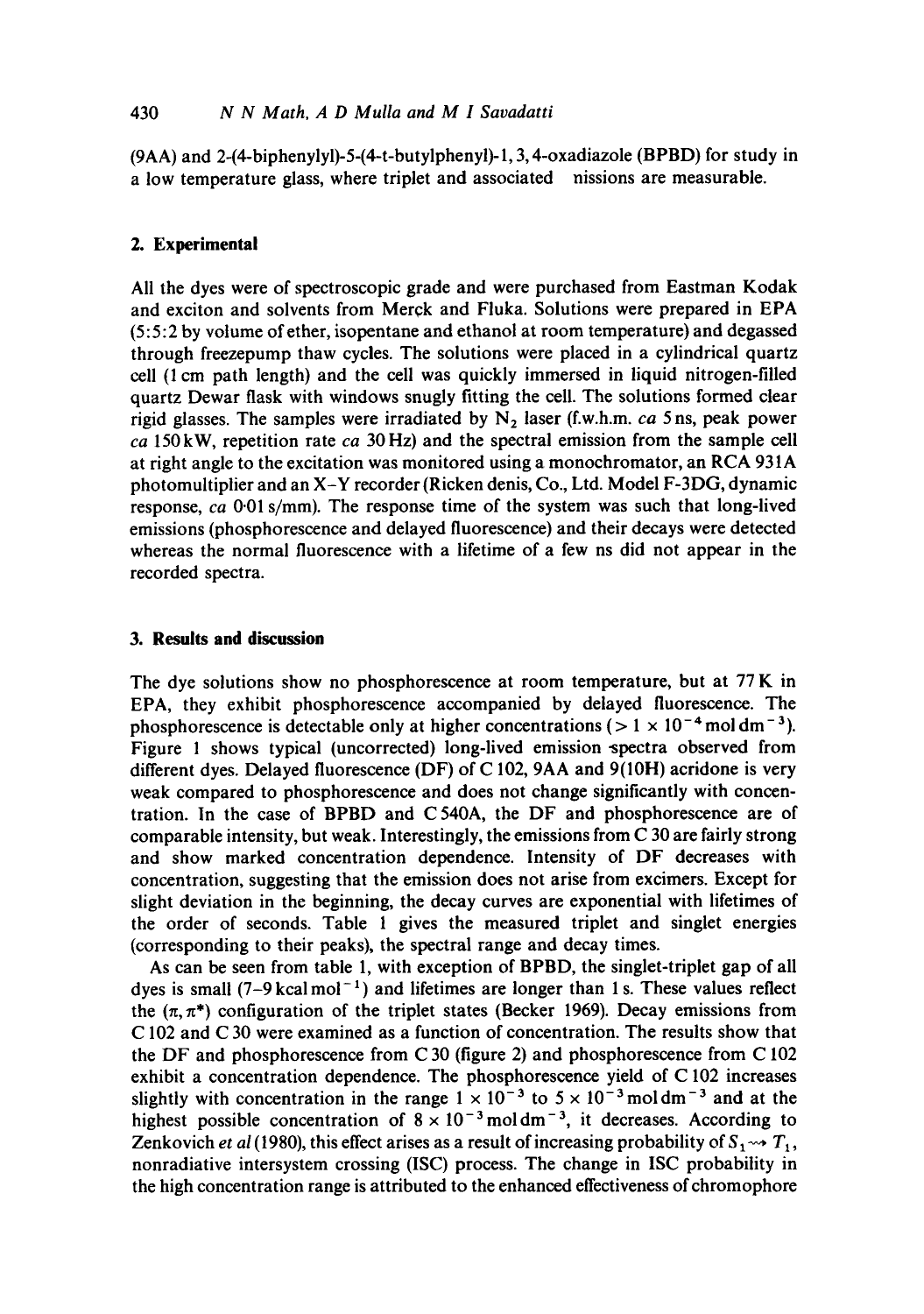

**Figure 1. Uncorrected emission spectra of dyes in EPA at 77 K. The shorter wavelength**  peak **corresponds to delayed fluorescence and the longer wavelength peak to phosphorescence.** 

**interactions. Slight reduction in the phosphorescence at the highest concentration may be due to radiative migration (self absorption).** 

In order to understand the origin of DF, the intensity of DF  $(I_{DF})$  was measured as a function of excitation intensity  $(I_{ex})$  using a set of neutral density filters. The results show that the  $I_{DF}$  is proportional to  $I_{ex}^2$ , reflecting the biphotonic process for **the occurrence of DF. Its emission, measured for three different concentrations, decays with a lifetime which is nearly half the lifetime of the phosphorescence. These findings are consistent with triplet-singlet annihilation (TTA) process:** 

$$
T_1 + T_1 \rightarrow S_1 + S_0
$$
  
\n
$$
S_1 \rightarrow S_0 + hv.
$$
 (1)

**This phenomenon depends on the square of the incident light intensity because the**  triplet  $(T_1)$  arises via the singlet  $(S_1)$ , and two such events are required to obtain DF **of this type. The DF from rigid glasses at 77 K has been observed earlier from some aromatic hydrocarbons (Czarnecki 1961; Muel 1962; Azumi and McGlynn 1963). They**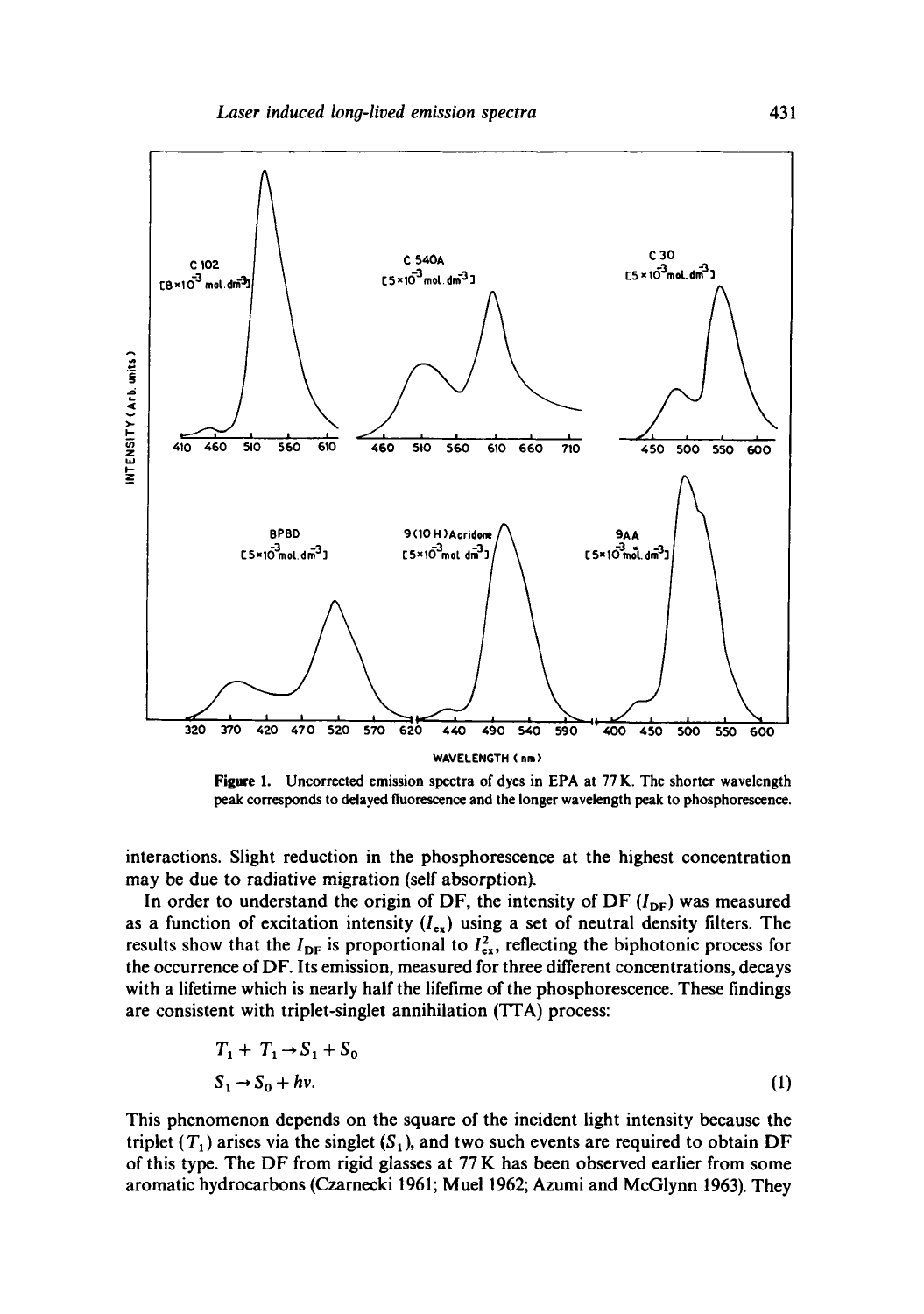| Dye<br>molecule                                                           | Phosphorescence |           |                     |             | $T-S$                                                      |           |
|---------------------------------------------------------------------------|-----------------|-----------|---------------------|-------------|------------------------------------------------------------|-----------|
|                                                                           | Range(nm)       | Peak (nm) | $E_{\tau}$          | $E_{\rm S}$ | Separation<br>$(kcal mol-1)$ $(kcal mol-1)$ $(kcal mol-1)$ | τp<br>(s) |
| C <sub>30</sub><br>$(5 \times 10^{-3} \,\mathrm{mol} \,\mathrm{dm}^{-3})$ | $525 - 625$     | 560       | $51-00$             | 60.85       | $9 - 85$                                                   | 2.6       |
| C102<br>$(8 \times 10^{-3} \,\mathrm{mol}\,\mathrm{dm}^{-3})$             | 480-630         | 524       | 54.58<br>$(57.7)^*$ | 62.00       | 7.42                                                       | $3-0$     |
| C 540A<br>$(5 \times 10^{-3} \,\mathrm{mol} \,\mathrm{dm}^{-3})$          | 570-680         | 610       | 46.88               | 54.00       | 7.12                                                       | 2.2       |
| 9(10H) Acridone<br>$(5 \times 10^{-3} \,\mathrm{mol} \,\mathrm{dm}^{-3})$ | $430 - 610$     | 496       | 57.66               | 65.45       | 7.79                                                       | 3.5       |
| <b>9AA</b><br>$(5 \times 10^{-3} \,\mathrm{mol} \,\mathrm{dm}^{-3})$      | $450 - 600$     | 500       | $57 - 20$           | $65 - 00$   | 7.80                                                       | $3-6$     |
| <b>BPBD</b><br>$(5 \times 10^{-3} \,\mathrm{mol} \,\mathrm{dm}^{-3})$     | $460 - 520$     | 518       | 55.00               | 76.00       | $21 - 00$                                                  | 2.8       |

Table 1. Spectral properties of dyes in EPA at 77 K.

\* Measured from absorption spectrum employing the pulsed radiolysis technique by Priyadarsini *et al* (1989)



**Figure 2.** Uncorrected emission spectra of C 30 in EPA (77 K) at various concentrations: Curve (1)  $5 \times 10^{-3}$ , (2)  $2.5 \times 10^{-3}$ , (3)  $1.25 \times 10^{-3}$  and (4)  $0.8 \times 10^{-3}$  moldm<sup>-3</sup>.

have ascribed this phenomenon to TTA. Lim and co-workers (1962, 1963, 1965) who observed DF from acriflavine in EPA at 77 K, have suggested that the DF originates from the recombination of ions and trapped electrons produced by photoionization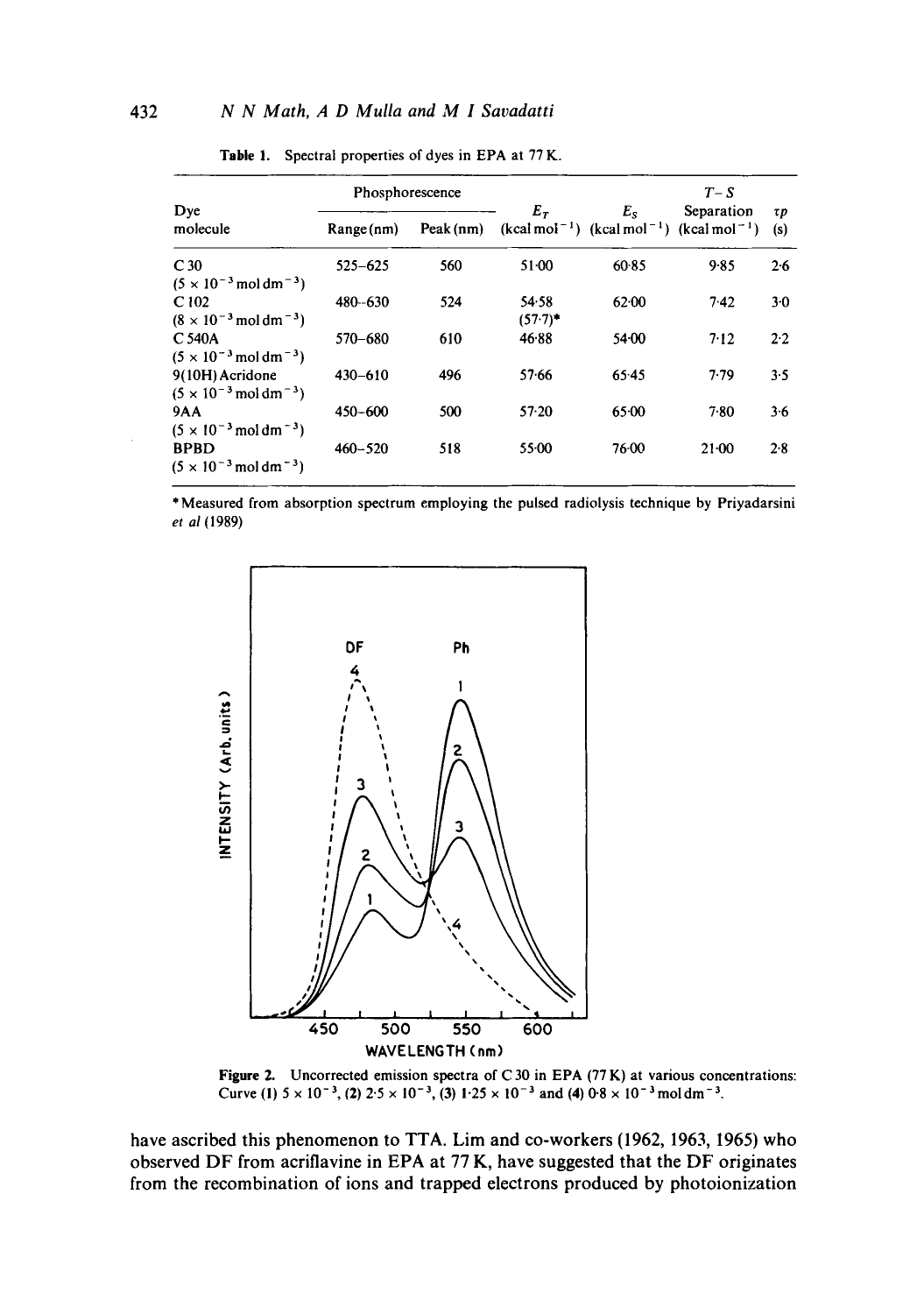of the dye molecule. Since this process is monophotonic in nature, its occurrence in our study is ruled out. But if we assume that the trapped electrons are produced by photoionization of triplets, the process becomes biphotonic in nature. But the concentration dependence of emission cannot be understood by this process. Various mechanisms have been proposed to account for the process (1) in rigid glasses (Birks 1970), but as yet not much is known about the detailed mechanism.

Unlike other dyes of our study, C30 displays the following interesting spectral features. An increase in the dye concentration results in the reduction of DF intensity accompanied by the appearance of a new emission (phosphorescence) at longer wavelength, the intensity of which increases with the concentration. This suggests on initial inspection that the new emission may be due to the process:

 $T_1 + S_0 \rightarrow (T_1 S_0) \rightarrow S_0 + S_0 + hv.$  (2)

If the complex  $(T_1 S_0)$  is a triplet eximer, it should exhibit its own characteristic spectrum which should be devoid of structure. But our observed emission shows definite structure and no shift is observed in its peak with changing concentration. This observation eliminates the possibility of excimer emission. However, the spectral feature can be explained if we can assume the formation of a contact complex involving two C 30 molecules, one being in the triplet state and other in the singlet state, via the charge transfer interaction. In a contact complex, the triplet state  $(T_1)$  molecule is strongly perturbed by the ground state  $(S_0)$  molecule leading to the increase in the spin orbit interaction (SOl). The enhancement of SOl is expected to increase the rates of both  $T_1 \rightarrow S_0$  non-radiative ISC and  $T_1 \rightarrow S_0$  radiative ISC, but the latter process is usually more pronounced, so that the net effect is an increase in phosphorescence yield. The above mentioned process competes efficiently with TTA at higher concentration leading to the reduction in  $I_{DF}$ . At lower concentrations, on the other hand, deactivation of the triplet by TTA is more effective. Similar mechanism has been suggested by Ermaganbetov *et al* (1986) for the triplet quenching in xanthene dyes.

Detailed experiments are in progress to quantitatively determine the contributions of mechanisms involved. At the moment the present study provides new data on triplet energies and lifetimes of important laser dyes. Particularly, C 102, 9(10H) acridone and 9AA have high phosphorescence yield and well defined triplet energies and as such may serve as excellent triplet sensitizers for kinetic studies of energy transfer in rigid glasses.

#### **Acknowledgement**

One of the authors (ADM) is grateful to UGC, New Delhi, for a Fellowship.

#### **References**

Azumi T and McGlynn S P 1963 *J. Chem. Phys. 38* 2773 Becker R S 1969 *Theory and interpretation of fluorescence and phosphorescence* (New York: John Wiley) Birks J B 1970 *Photophysics of aromatic molecules* (New York: Wiley lnterscience) Czarnecki S 1961 *Bull. Acad. Polen, Sci. Ser. Math. Astron. Phys.* 9 261 Ermaganbetov K T, Kestle G A, Muldakhmetov Z M and Chirkov L V 1986 *Opt. Spectrosc. 44* 232